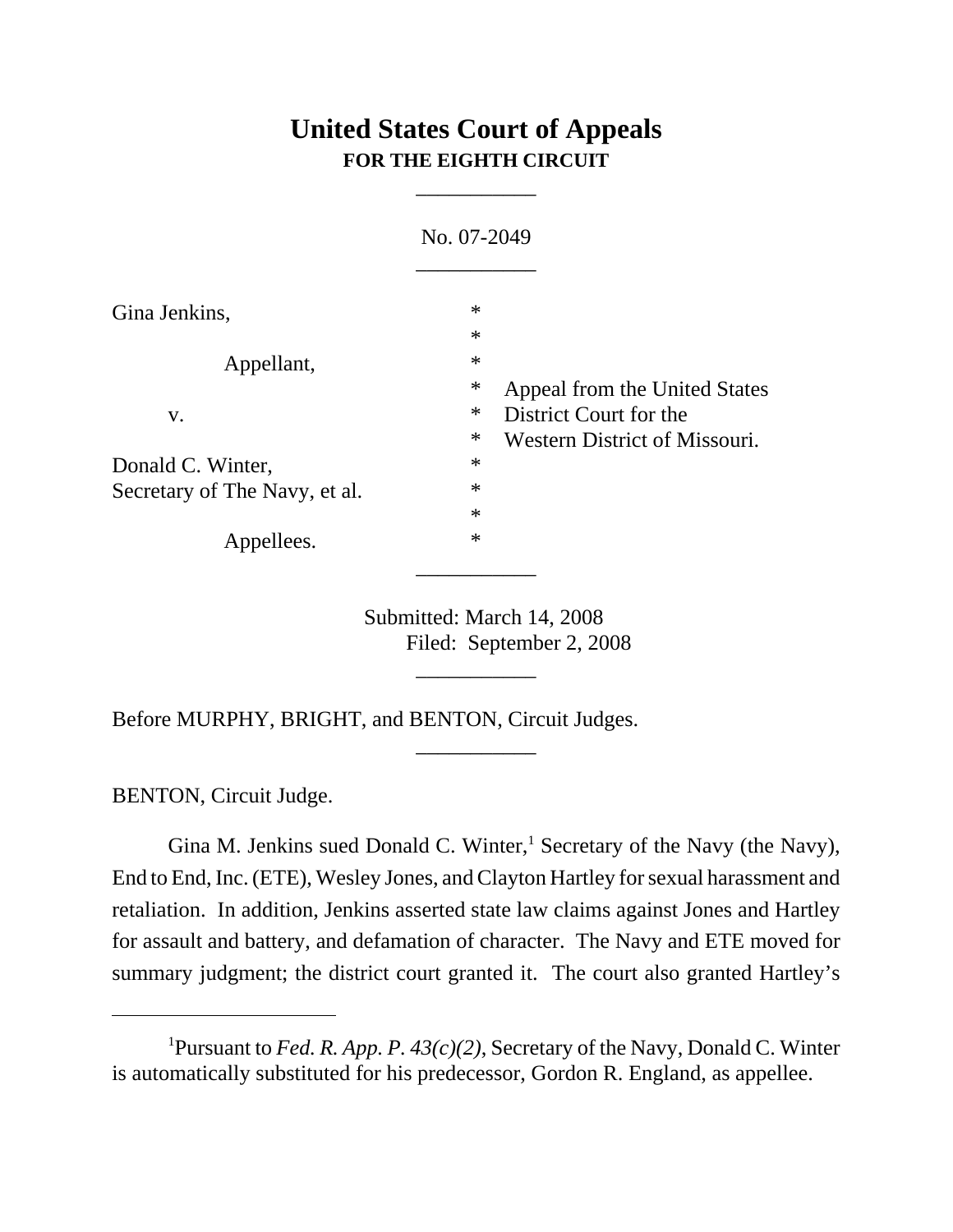motion to dismiss and dismissed the state law claims against Jones. Jenkins appeals the district court's grant of summary judgment for the Navy. Having jurisdiction under 28 U.S.C. § 1291, this court affirms in part, reverses in part, and remands.

I.

In this summary judgment context, this court states the facts most favorably to Jenkins, the non-moving party. *See Anda v. Wickes Furniture Co.*, 517 F.3d 526, 531 (8th Cir. 2008).

Jenkins worked as a Program Analyst, or statistician, for the Navy Recruiting District Office in Kansas City, Missouri, from October 2001 to March 2006. A civilian employee, she was hired by ETE, a contractor that provided technical and administrative workers for the Navy. At the time of the harassment, Jenkins's immediate supervisor was the head of the Enlisted Programs Office, Lieutenant Commander Mary Kortz. The immediate supervisor of the Enlisted Programs Office was Executive Officer Michael Borrosh. The ultimate supervisor of the Enlisted Programs Office was Commanding Officer Scott Hale.

Jones, the harasser, was the Command Master Chief for the Kansas City office. He started work there on October 14, 2003. Hartley, who allegedly retaliated against Jenkins, was the Chief Recruiter at the command.

Jenkins alleges the harassment started October 16, 2003. She claims Jones made daily comments about how attractive and sexy she was, leered suggestively at her, and repeatedly asked her for sex. He made comments such as: (1) "he had girls who would give him 'blow jobs' if she would not do anything for him"; (2) "let's do it one time, I will let you be in control"; and (3) "he would give her 'a dollar to dance on his desk.'" Jones also was hostile toward Jenkins when she rejected him. He would give her mean looks, curse and swear at her, and say she was on his "'shit list' for not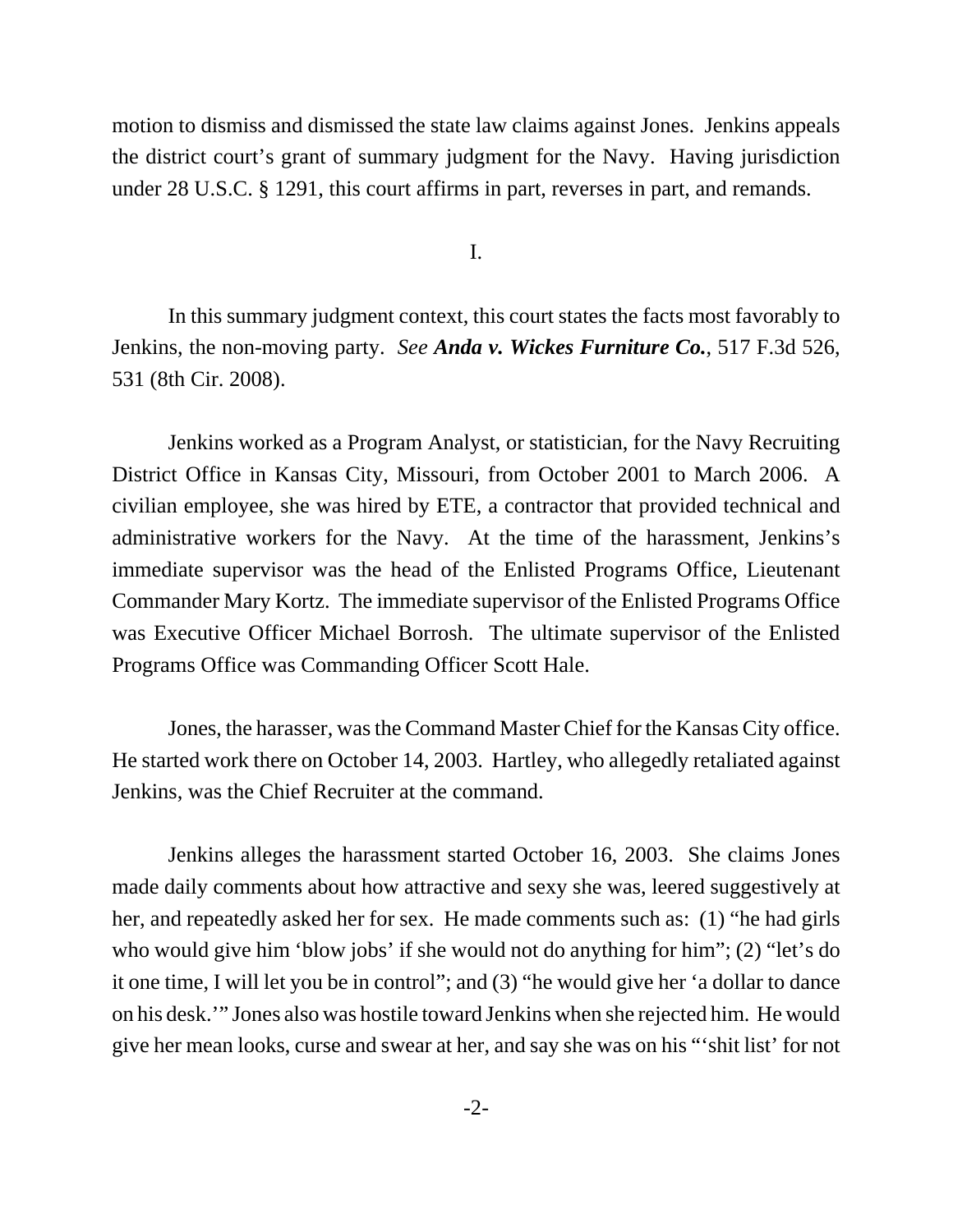dating him." On one occasion, in "late November," Jones inappropriately touched and fondled Jenkins's leg and inner thigh. Another employee was in the office at the time and witnessed the incident.

During the week of November 17, Jenkins talked to the Command Managed Equal Opportunity Officer Sean Williamson. She told Williamson about Jones's comments and behavior, but did not say anything about the touching incident. She indicated she did not want to file a formal complaint at the time.<sup>2</sup> According to Jenkins, Williamson agreed "not knowing the severity of the situation, and only with [her] assurance that [she] would immediately report the incident if the situation did not stop immediately." Following the Navy's policy, he encouraged her to handle the matter informally – to talk to Jones and ask him to stop.

Under the Navy's sexual harassment policy, a person who has been harassed is encouraged, but not required, to resolve the situation informally by addressing concerns with the person demonstrating the behavior. If the behavior does not stop, then the person is to notify the chain of command.<sup>3</sup>

Following the conversation with Williamson, Jenkins talked to Jones telling him she "was uncomfortable with his behavior." She told him she was married, and

 $2^2$ In the January 21, 2004, written statement about the harassment and retaliation, Jenkins explains, "I did not give [Williamson] names or details" and "I told him that I did not want to file a formal complaint at this time." However, Williamson in his deposition says Jenkins told him vaguely about the situation, telling him that Jones made inappropriate comments. Because this court views the evidence most favorably to Jenkins, it will assume she told Williamson about Jones. *See Anda*, 517 F.3d at 531.

<sup>&</sup>lt;sup>3</sup>There is a dispute as to whether the Navy's sexual harassment policy applies to Jenkins because she was employed by ETE. In addressing Jenkins's appeal against the Navy, this court assumes the Navy's policy applies. Jenkins's chain of command includes Kortz, Borrosh, and Hale.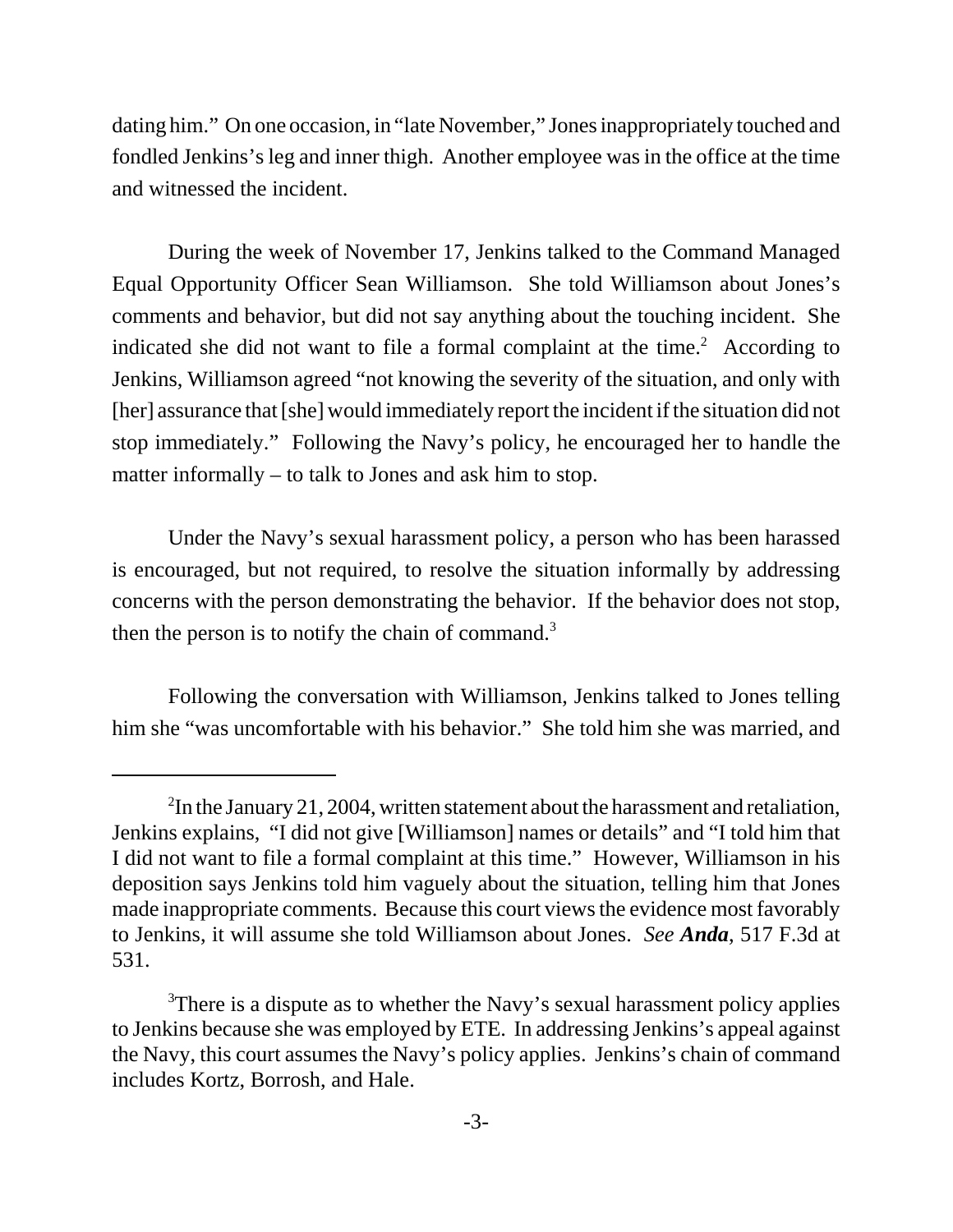even if she were single, she "would never date or sleep with a co-worker." Jones listened but "had no further comments."

Williamson, in the plan of the week for November 21 to 28, sent a note to all military personnel stating: "all personnel are responsible for treating others with mutual respect and dignity. This means fully and faithfully complying with the Navy's policy of zero sexual harassment." On Monday, November 24, he sent an email to military personnel reiterating the same point. After receiving the email, Borrosh asked Jenkins if she was being harassed by anyone at work. Jenkins told Borrosh that she "was experiencing something that was making me uncomfortable but that I had talked to the CMEO and was handling it on my own." Following the conversation with Borrosh, Jenkins received two phone calls from officers in the district, including Chief Daniel Hartman, who said he learned of the harassment from Chief Frank Waranch. Each caller asked about the harassment between Jones and her. Jenkins explains: "From that point, who did or did not know was no longer in my control and the situation spiraled from there."

The following Monday, December 1, Hale, the Commanding Officer, learned of the situation between Jenkins and Jones. Hale called Williamson, who told him it was being handled informally. Hale also talked to Jones, who denied knowing anything. On December 4, 2003, Hale asked Jones, Jenkins, Williamson, Hartley, Borrosh, and others to discuss the situation in his office. Initially refusing, Jenkins

informed the entire group of each of the incidents . . . . Up to this moment, although . . . [Williamson] and . . . [Borrosh] did know someone had made me feel uncomfortable, I had not informed any person in the Chain of Command as to the severity of what had been transpiring. I genuinely believe that every person present at this time was shocked and angry to hear what . . . I had to say.

According to Jenkins, the harassment ended that day, December 4.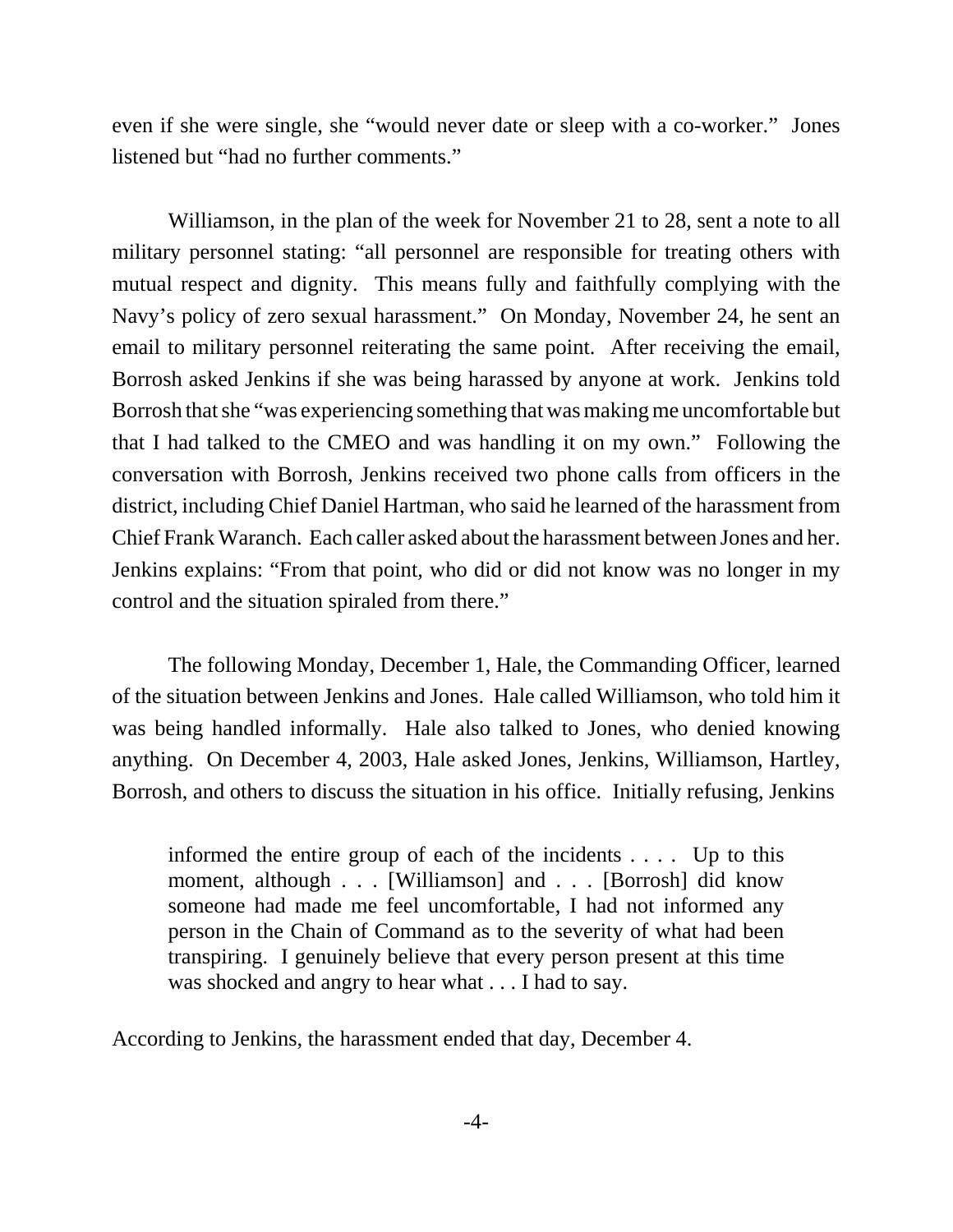A formal investigation was completed on January 24. Following the investigation, Jones was placed on permanent administrative leave on January 26, and detached for cause on February 23. If a Command Master Chief is detached for cause, there is no further job with the Navy. The individual is forced to retire and his Navy career is terminated.

Jenkins received awards from the Navy in 2004 and 2005 for "exceptionally outstanding performance as a statistician," and "on-the-spot" bonus awards from ETE at the end of the year in 2003, 2004, and 2005. She remained in her job after December 4, 2003, and her job duties did not change; she did not receive any kind of demotion or reassignment. She resigned from her job on March 10, 2006, because the Kansas City recruiting office closed.

### II.

Ruling on the motions for summary judgment, the district court deemed admitted all facts stated in the Navy's summary judgment motion. *See* **W.D. Mo. R. 56.1(a)**. The court concluded that Jenkins had "failed to specifically controvert in numbered paragraphs the Defendant's statement of facts in her response to the pending motion for summary judgment." The court stated:

In her response, plaintiff sets forth her own statement of facts, many of which are not supported by competent evidence that could be considered by the Court in the summary judgment context. Consequently, the facts stated below are derived from Defendant's statement of facts, unless otherwise indicated.

This court reviews for abuse of discretion. *Jones v. United Parcel Serv., Inc.*, 461 F.3d 982, 990 (8th Cir. 2006), *cert. denied*, 127 S. Ct. 2088 (2007).

"Local Rule 56.1 places size and content limitations on a non-movant's response to a summary judgment motion." *Id.* It states: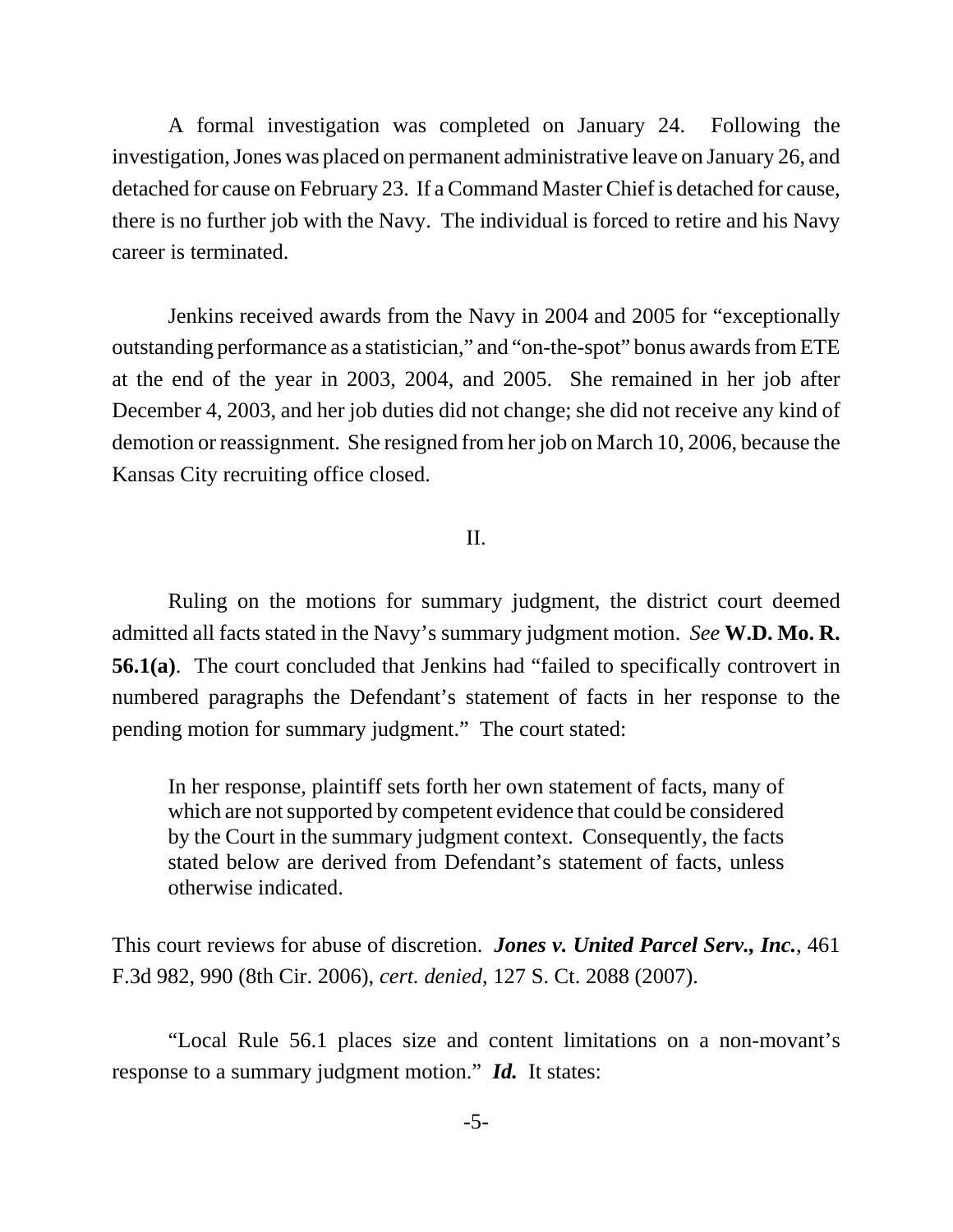Suggestions in opposition to a motion for summary judgment shall begin with a section that contains a concise listing of material facts as to which the party contends a genuine issue exists. Each fact in dispute shall be set forth in a separate paragraph, shall refer specifically to those portions of the record upon which the opposing party relies, and, if applicable, shall state the paragraph number in movant's listing of facts that is disputed. All facts set forth in the statement of the movant shall be deemed admitted for the purpose of summary judgment unless specifically controverted by the opposing party.

#### **W.D. Mo. R. 56.1(a)**.

Here, Jenkins properly followed Local Rule 56.1. In her motion opposing summary judgment, Jenkins, after the preliminary statement, included a concise listing of material facts as to which she contends a genuine issue exists. The list contained 37 separate facts set forth in separate paragraphs. Each fact, except one, referred specifically to portions of the record. Although less than half of Jenkins's facts referenced the specific paragraph number in the Navy's listing of facts, this is required only if applicable. Local Rule 56.1 does not require Jenkins to specifically controvert in numbered paragraphs the Navy's statement of facts (contrary to the district court's conclusion). *See id.* Further, Jenkins disputed the material facts most relevant to the issues raised in the summary judgment motion (*i.e.*, whether Jones was her supervisor, the Navy's sexual harassment policy and training, when the Navy became aware of the harassment, when she reported the harassment, and whether there was retaliation afterwards).

The district court erred in not considering Jenkins's statement of facts. *See Anda v. Wickes Furniture Co.*, 517 F.3d 526, 531 (8th Cir. 2008) (considering a summary judgment motion, the district court views the evidence and draws all inferences in a light most favorable to the non-moving party).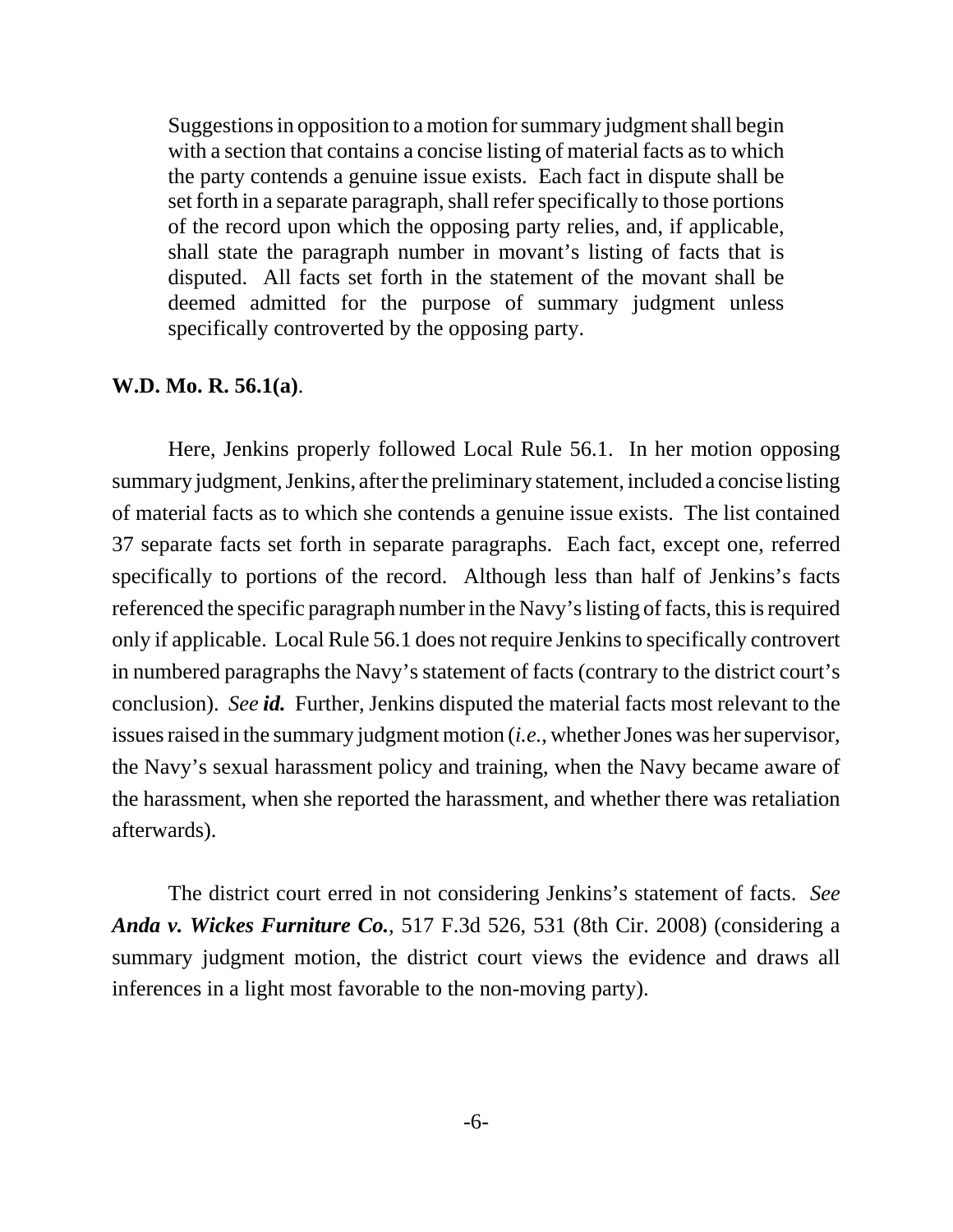The district court concluded that Jenkins's statement of facts were not supported by competent evidence that could be considered for summary judgment:

Plaintiff provides the purported "affidavit" of Chief Waranch . . . . Waranch's "affidavit," however, is not a valid affidavit because it was not verified in that it does not bear a notary stamp or seal, and the document does not qualify as an unsworn declaration pursuant to 28 U.S.C. § 1746 because it was not sworn to be true under penalty of perjury; See also DeMars v. O'Flynn, 287 F.Supp.2d 230 (W.D.N.Y. 2003). Therefore, the Court will not consider this 'affidavit' in ruling on the pending motions for summary judgment.

At oral argument, the original of the Frank Waranch affidavit was presented to the court. It is a valid affidavit – signed, attested before a notary public, and bearing a notary seal. *See Elder-Keep v. Aksamit*, 460 F.3d 979, 984 (8th Cir. 2006).

The Navy argues, even if the affidavit is valid, it is hearsay and should not be considered on summary judgment. The Navy also claims the Daniel Hartman affidavit is hearsay, too. Chief Hartman's affidavit states: "I learned that command Master Chief Jones was making inappropriate comments to Ms. Gina Jenkins during a telephone conversation." Chief Waranch's affidavit states: "Because it was necessary for me to speak with Gina Jenkins regularly concerning statistics for the area I supervised, I spoke with her often. I became aware that she was being harassed by Chief Jones shortly after it began." Jenkins concedes these two statements are hearsay, but insists the affidavits are still admissible because the rest of the affidavits are based on personal knowledge.

Rule 56(e)(1) of the *Federal Rules of Civil Procedure* requires affidavits to be "made on personal knowledge, set out facts that would be admissible in evidence, and show that the affiant is competent to testify on the matters stated." "When an affidavit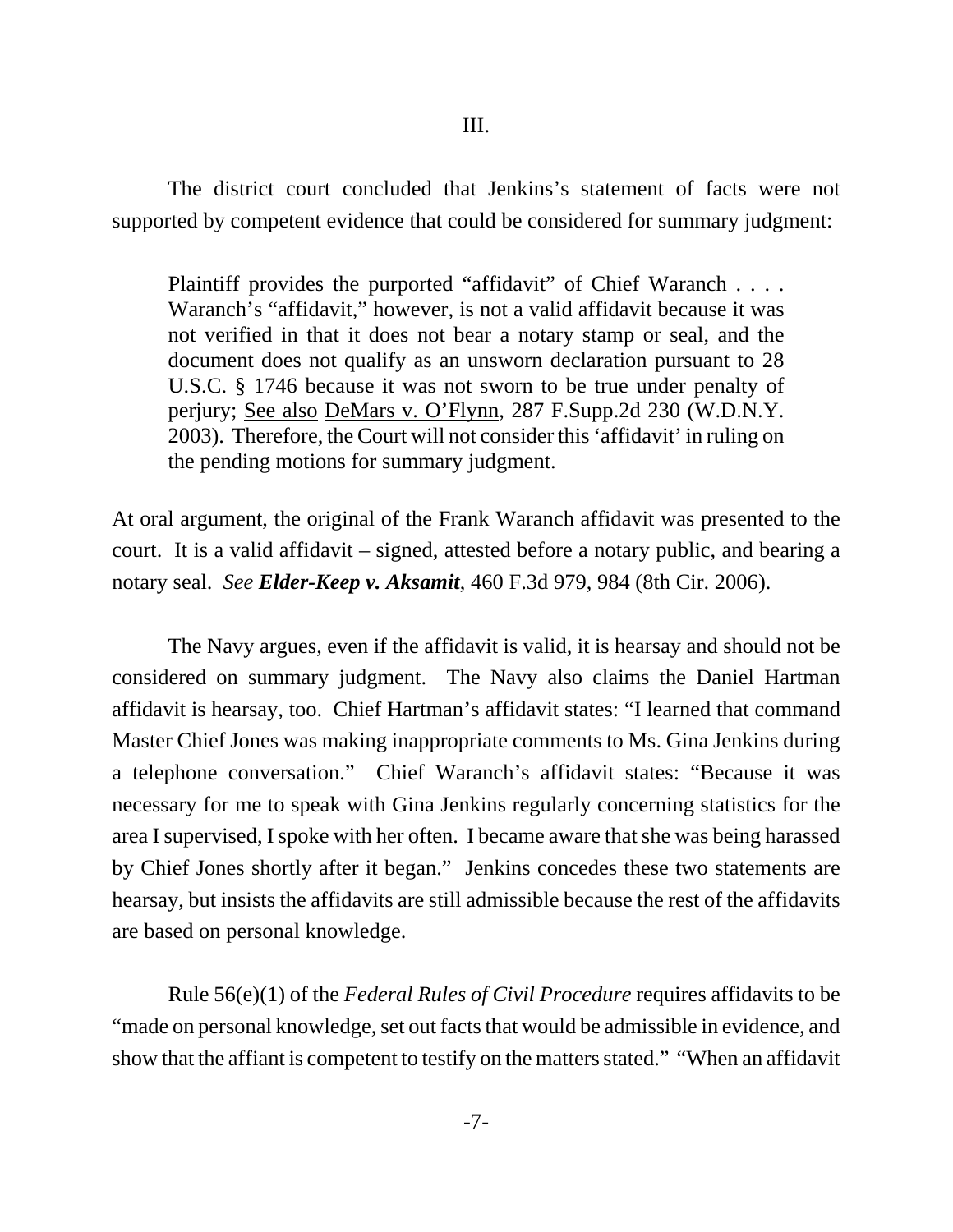contains an out-of-court statement offered to prove the truth of the statement that is inadmissible hearsay, the statement may not be used to support or defeat a motion for summary judgment." *Brooks v. Tri-Systems, Inc.*, 425 F.3d 1109, 1111 (8th Cir. 2005). *See generally* **Fed. R. Evid. 801(c)** ("'Hearsay' is a statement, other than one made by the declarant while testifying at the trial or hearing, offered in evidence to prove the truth of the matter asserted.").

As Jenkins indicates, the two statements above are hearsay and may not be used to defeat the Navy's summary judgment motion. However, other statements in the affidavits may be considered as they are based on personal knowledge. For example, Waranch and Hartman were in the same district as Jenkins during the time the harassment occurred, they contacted together the Command Managed Equal Opportunity Officer about the harassment, and they were present at meetings when the harassment was discussed. Waranch also claims he suffered retaliation for standing up for Jenkins and witnessed retaliation against Jenkins. Clearly, these statements may be considered when reviewing a summary judgment motion. *See***Fed. R. Civ. P. 56(c), (e)**.

The district court erred in excluding the Waranch affidavit. The Waranch and Hartman affidavits are admissible for consideration in the summary judgment context.

#### IV.

This court reviews de novo a grant of summary judgment. *Anda v. Wickes Furniture Co.*, 517 F.3d 526, 531 (8th Cir. 2008). Viewing the evidence and drawing all inferences most favorably to the non-moving party, this court affirms if there is no genuine issue of material fact and the moving party is entitled to judgment as a matter of law. *Id.*, *citing* **Fed. R. Civ. P. 56(c)**.

Title VII prohibits employers from discriminating based on sex with respect to compensation, terms, conditions, or privileges of employment. **42 U.S.C. § 2000e-**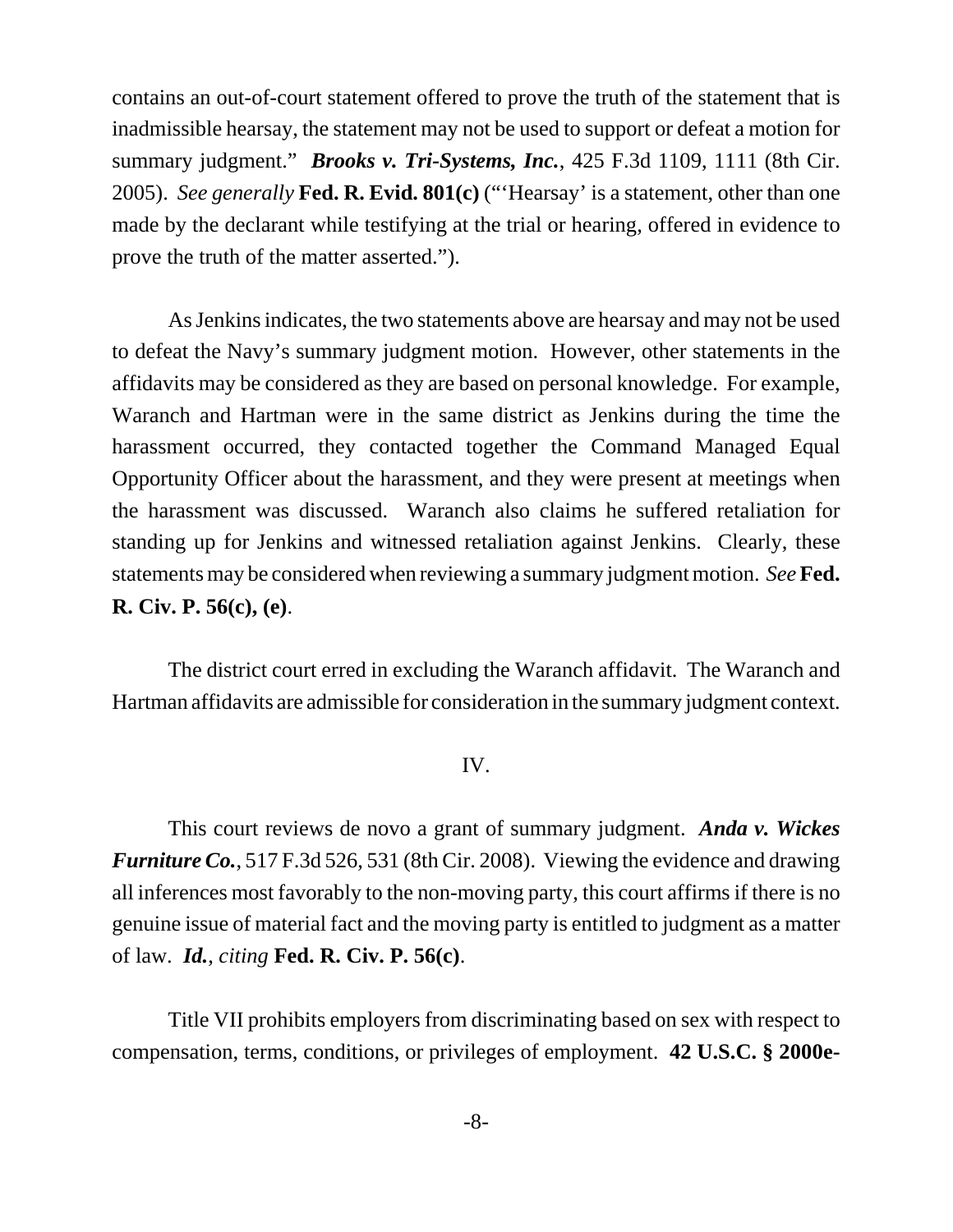**2(a)(1)**. "Discrimination based on sex that creates a hostile or abusive working environment violates Title VII." *Brenneman v. Famous Dave's of Am., Inc.*, 507 F.3d 1139, 1143 (8th Cir. 2007), *quoting Weger v. City of Ladue*, 500 F.3d 710, 718 (8th Cir. 2007).

To establish a prima facie hostile work environment claim for co-worker harassment, Jenkins must prove: (1) she was a member of a protected group; (2) the occurrence of unwelcome harassment; (3) a causal nexus between the harassment and her membership in the protected group; (4) the harassment affected a term, condition, or privilege of employment; and (5) the employer knew or should have known of the harassment and failed to take prompt and effective remedial action. *See Anda*, 517 F.3d at 531.

For supervisor harassment, Jenkins must prove only the first four elements to establish a prima facie case. *See Brenneman*, 507 F.3d at 1139. If a prima facie case is shown, the employer is vicariously liable unless it demonstrates that it is entitled to the *Ellerth-Faragher* affirmative defense. *See id.* at 1144, *citing Burlington Indus., Inc. v. Ellerth*, 524 U.S. 742, 765 (1998) *and Faragher v. City of Boca Raton*, 524 U.S. 775, 807-08 (1998). The affirmative defense is unavailable if the employee suffers a tangible employment action. *Brenneman*, 507 F.3d at 1144. "A tangible employment action is a significant change in employment status, such as hiring, firing, failing to promote, reassignment with significantly different responsibilities, or a decision causing a significant change in benefits." *Id.* (internal quotation marks omitted). "If there is no tangible employment action, the employer may assert the affirmative defense." *Id.* 

For purposes of summary judgment, the district court analyzed Jenkins's hostile work environment claim under both the co-worker and supervisor standards. It concluded the Navy took: (1) reasonable care to avoid sexual harassment by a coworker, and (2) prompt and effective measures to prevent and remedy any sexual harassment by a supervisor and Jenkins failed to avail herself of available remedies.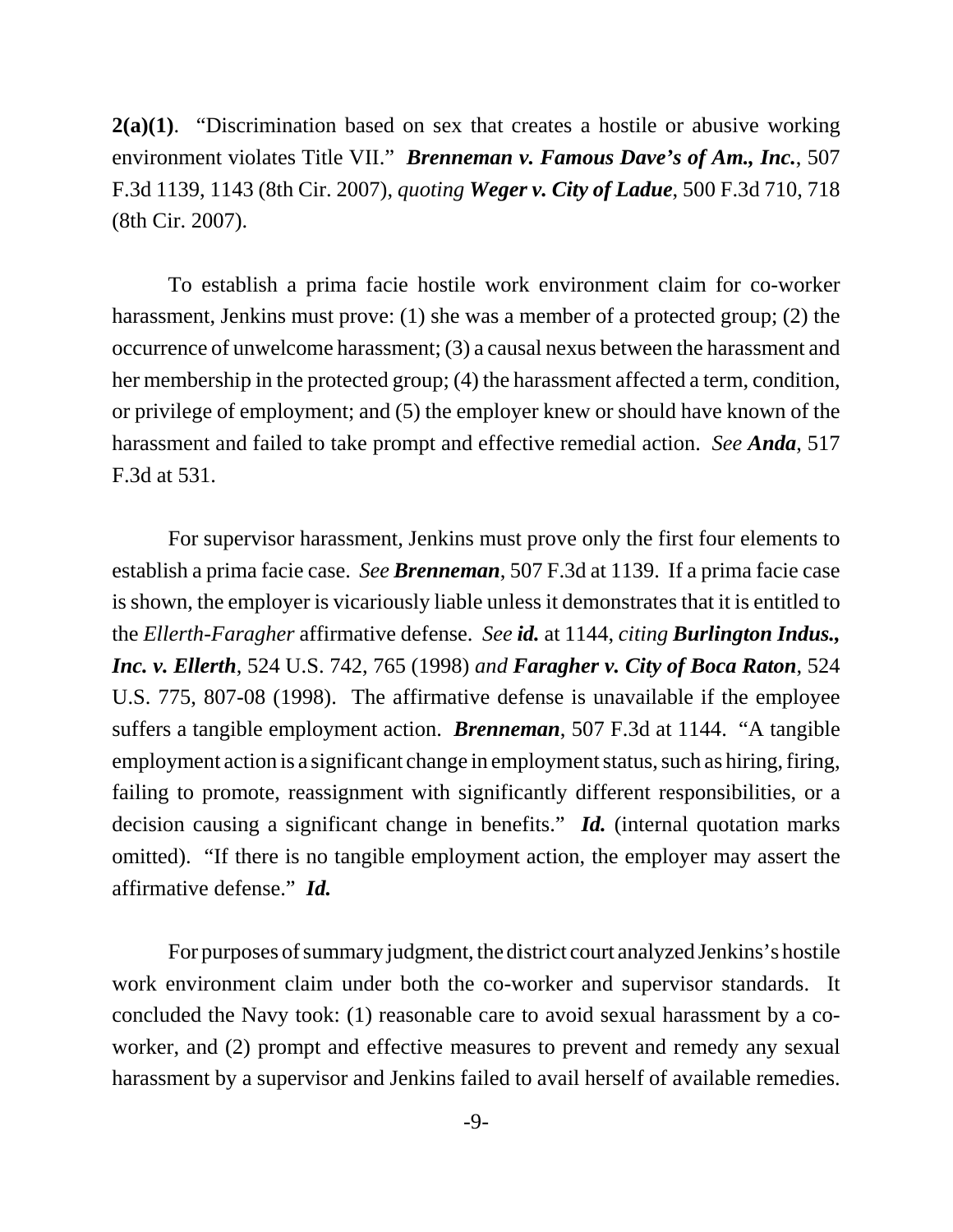(The district court did not address whether Jenkins established the first four elements.) Similarly, this court will consider whether Jenkins proved the Navy knew or should have known of the harassment and failed to take prompt and effective remedial action, and whether the Navy proved the affirmative defense. *See Weger*, 500 F.3d at 718.

#### A. Co-worker Harassment

"In determining whether the employer failed to take 'prompt and effective remedial action to end the harassment,' [this court] consider[s] 'the amount of time between notice of the harassment and any remedial action, the options available to the employer such as employee training sessions and disciplinary action taken against the harassers, and whether or not the measures ended the harassment.'" *Arraleh v. County of Ramsey*, 461 F.3d 967, 979 (8th Cir. 2006), *cert. denied*, 127 S. Ct. 2100 (2007), *quoting Diaz v. Swift-Eckrich, Inc.*, 318 F.3d 796, 801 (8th Cir. 2003). Notice is the key issue here.

"[W]here an employer has a complaint procedure delineating the individuals to whom notice of harassment must be given," actual notice is established when the employee notifies those individuals. *Weger*, 500 F.3d at 721 ("because the Department has a published policy that provides a procedure for reporting suspected harassment, Plaintiffs must have invoked this procedure in order to establish actual notice"). "Constructive notice, on the other hand, is established when the harassment was so severe and pervasive that management reasonably should have known of it." *Id.*, *quoting Watson v. Blue Circle, Inc.*, 324 F.3d 1252, 1259 (11th Cir. 2003); *see also Smith v. St. Louis Univ.*, 109 F.3d 1261, 1265 n.3 (8th Cir. 1997) (stating constructive notice may be shown if "the harassment was obvious to everyone").

Jenkins insists the Hartman and Waranch affidavits are sufficient to overcome summary judgment. Hartman, in his affidavit, states he learned of the harassment "sometime before the meeting in December." He continues: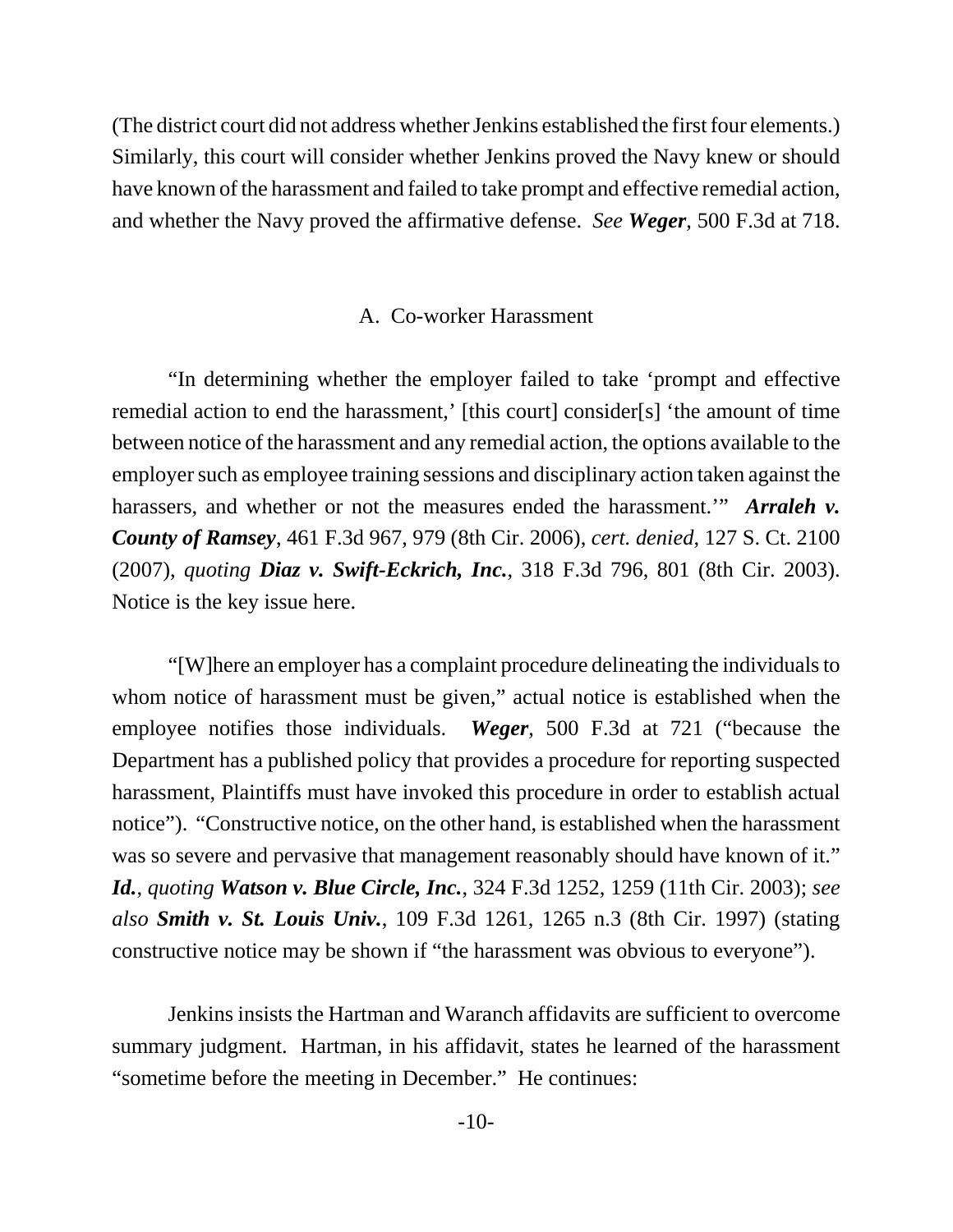I discussed what Ms. Jenkins had told me with Chief Frank Warranch, and I believe that he had already heard about it from someone else. Together, we called the Command's Equal Employment Opportunity Officer and reported Ms. Jenkins's' [sic] allegations to him. Chief Warranch and I were on a speaker phone discussing the matter with him. At that time the EEO Officer was Sean Williamson. To the best of my knowledge nothing happened after Chief Warranch and I reported command master Chief Jones' actions. Master Chief Jones' actions were pretty widely known among the command's zone supervisors. We discussed it among ourselves at production meetings but, of course, did not discuss it outside supervisory ranks.

The Waranch affidavit states:

. . . . I became aware that she was being harassed by Chief Jones shortly after it began. I first spoke with Chief Sean Williamson about the harassment and later spoke personally with Master Chief Jones. Chief Williamson did not do anything and Chief Jones told me to "stay within my rank." It was discussed in zone meetings between the zone supervisors. . . .

We kept telling C.R. Hartley about the harassment but he was not receptive to hearing about it. . . . I spoke with Chief Williamson about the harassment on more than one occasion. I also spoke with Rick Field, a retired Chief . . . and he reported what was going on to Chief Williamson.

. . . . On one occasion, I went to the office of Command Officer Hale and began to tell him about Chief Jones' harassment of Gina Jenkins. . . .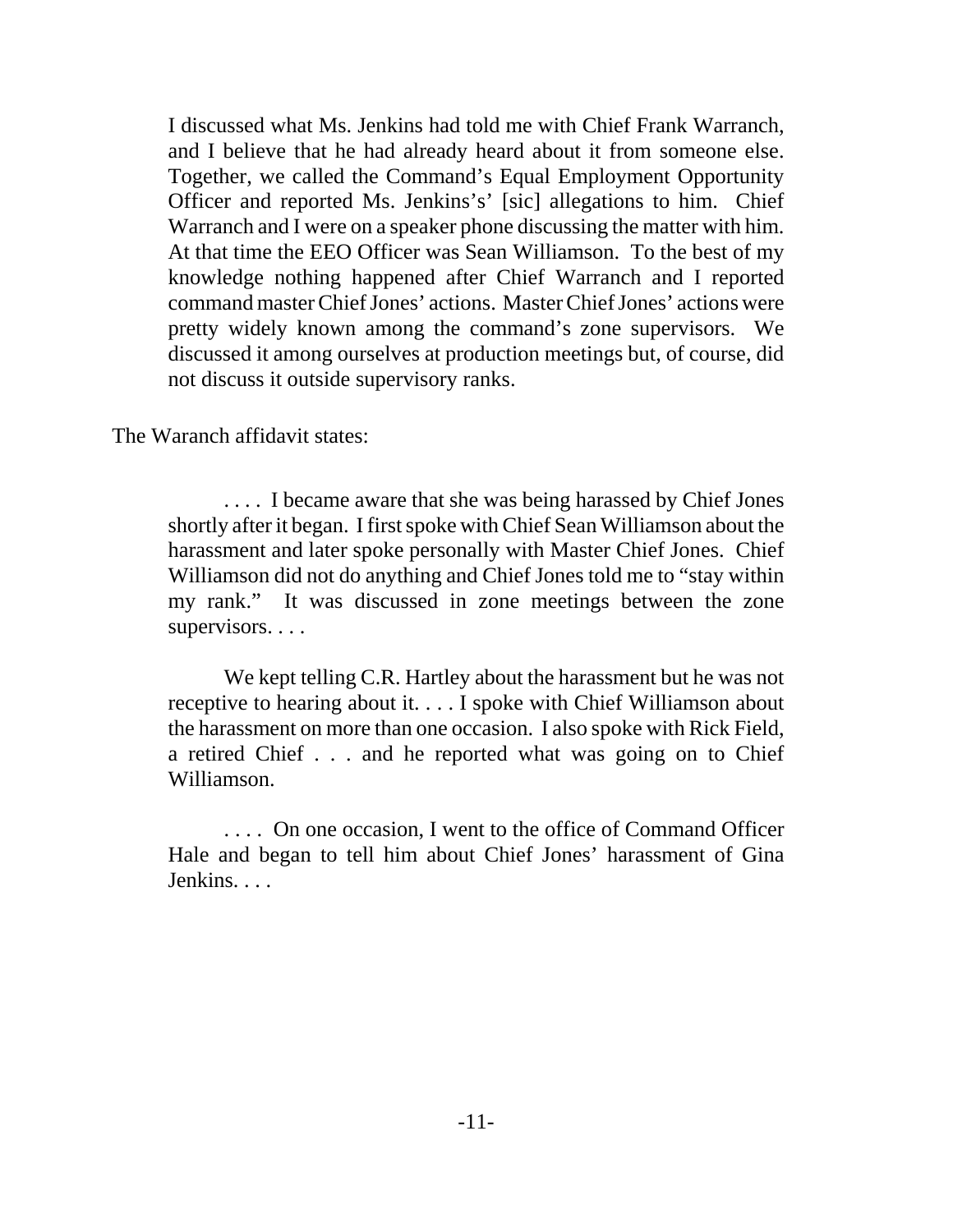.... After the incident where Master Chief Jones inappropriately touched Gina Jenkins, Chief Dan Hartman and I together placed a telephone call to the Equal Opportunity Officer, Sean Williamson and told him about it. . . . I am not aware that he took any action as the result of our telephone call. I went personally to Command Officer Hale and told him about the inappropriate touching. . . . The command staff had numerous opportunities to stop the harassment had they chosen to do so.

Viewing the evidence most favorably to Jenkins, the affidavits create a genuine issue of material fact as to when the Navy learned of the sexual harassment. *See Morris v. City of Chillicothe*, 512 F.3d 1013, 1018 (8th Cir. 2008) ("an issue of material fact is genuine if the evidence is sufficient to allow a reasonable jury verdict for the nonmoving party"). Although the affidavits do not provide specific dates, the chronologies in the affidavits, read most favorably to Jenkins, suggest the Navy had actual or constructive knowledge of the harassment well before the December 4 meeting. For instance, viewing Waranch's affidavit most favorably to Jenkins, it is reasonable to infer that the Navy had actual or constructive knowledge of the harassment shortly after it began. This court does not weigh the evidence or make credibility determinations. *See id.* ("In considering a motion for summary judgment the court does not weigh the evidence, make credibility determinations, or attempt to discern the truth of any factual issue."), *citing Thomas v. Corwin*, 483 F.3d 516, 526- 27 (8th Cir. 2007). The evidence presented could persuade a reasonable jury to rule in favor of Jenkins and find that the Navy failed to take prompt or effective remedial measures to end the harassment.

The district court's grant of summary judgment is reversed, as to co-worker harassment.

#### B. Supervisor Harassment

The district court also analyzed Jenkins's claim under the supervisor harassment standard. Because Jenkins does not claim she suffered a tangible employment action, the Navy may assert the *Ellerth-Faragher* affirmative defense. *See Brenneman*, 507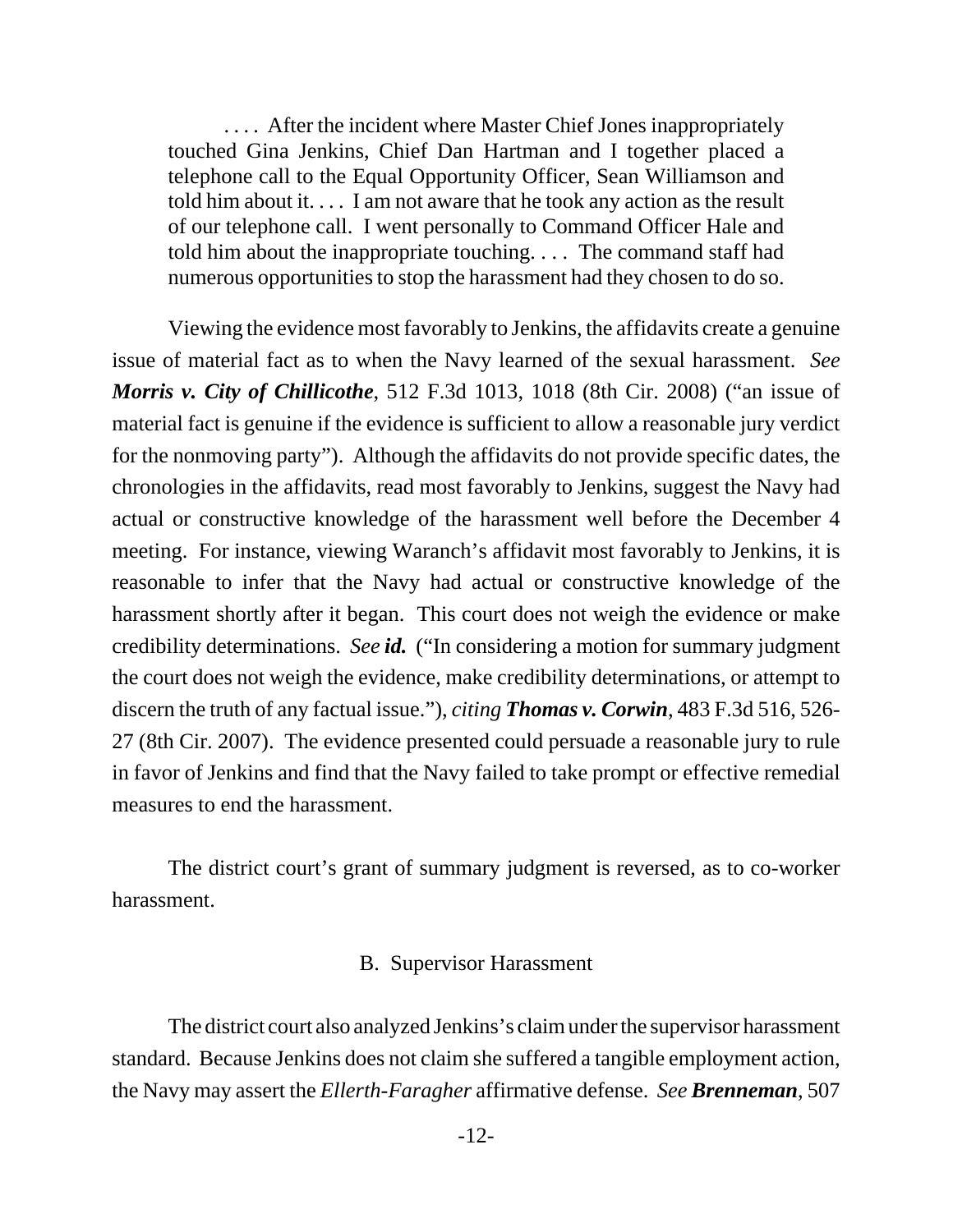F.3d at 1145. The defense has two elements: (1) the employer exercised reasonable care to prevent and correct promptly any sexually harassing behavior; and (2) the employee unreasonably failed to take advantage of any preventative or corrective opportunities provided by the employer or to otherwise avoid harm. *Id.* "The first element has two prongs: prevention and correction." *Id.* 

As relevant here, the correction prong requires the employer to show it promptly corrected any sexual harassment that occurred. *Id.* [I]n applying the correction prong, the employer's notice of the harassment is of paramount importance." *Weger*, 500 F.3d at 720 (internal quotation marks omitted).

As discussed in section A, genuine issues of material fact exist as to when the Navy had actual or constructive notice of the harassment. This goes to the correction prong. Because the Navy fails to demonstrate as a matter of law that it acted promptly to correct any sexual harassment, and thus fails to prove the first element of the affirmative defense, summary judgment was inappropriate. *See Anda*, 517 F.3d at 531 (summary judgment appropriate only if there is no genuine issue of material fact and the moving party is entitled to judgment as a matter of law), *citing* **Fed. R. Civ. P. 56(c)**.

The district court's grant of summary judgment is reversed, as to supervisor harassment.

V.

In her opening brief, Jenkins does not present an issue for review as to retaliation. She does not provide any argument on the retaliation claim. In fact, the "Argument" portion of the brief does not include the word "retaliation." In her reply brief, Jenkins does object to the grant of summary judgment "in its entirety," due to "a wholly inadequate factual review."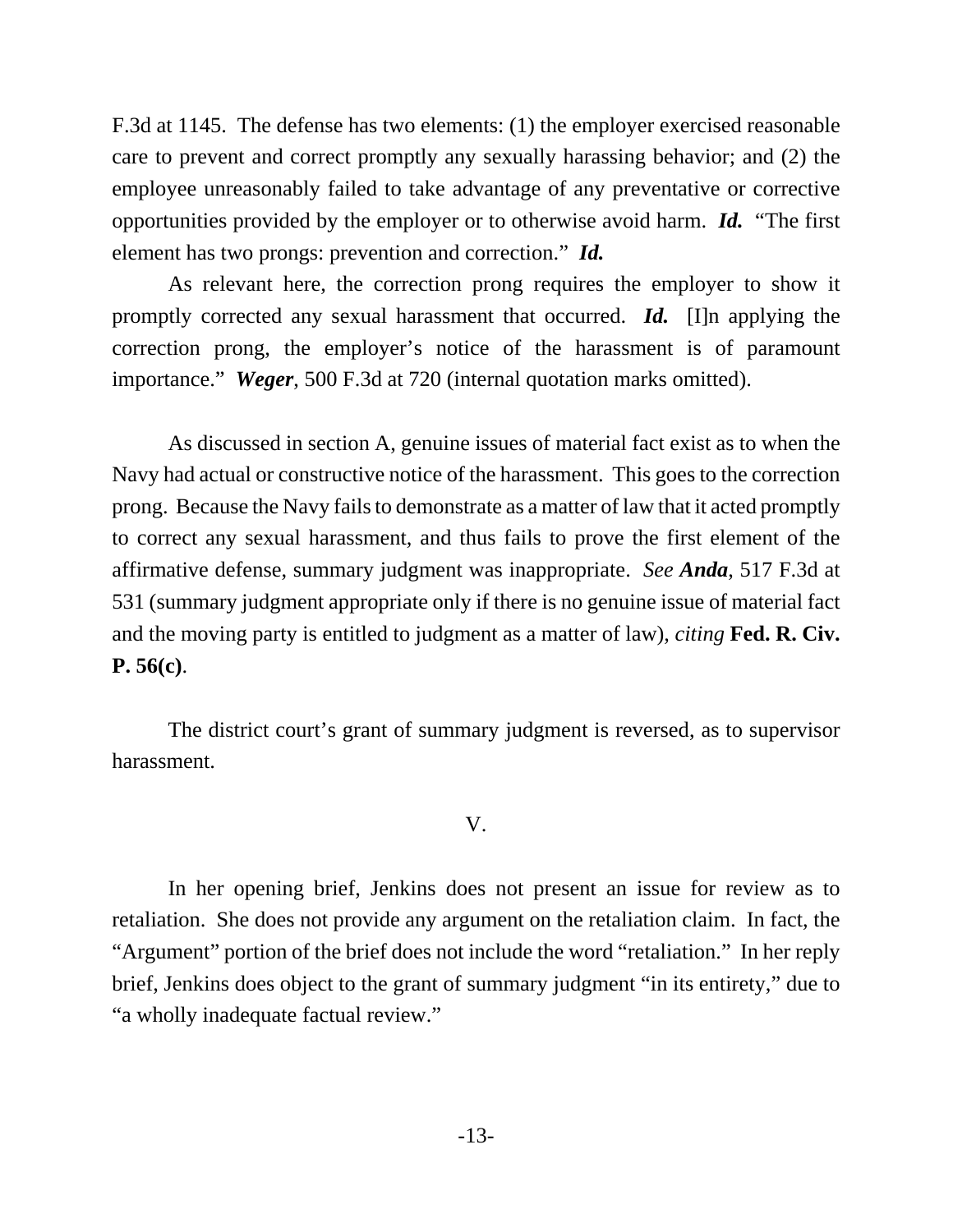Claims not raised in an opening brief are deemed waived. *See Fair v. Norris*, 480 F.3d 865, 869 (8th Cir. 2007); *see also Express Scripts, Inc. v. Aegon Direct Mktg. Servs., Inc.*, 516 F.3d 695, 702 (8th Cir. 2008), *citing Miss. River Corp. v. FTC*, 454 F.2d 1083, 1093 (8th Cir. 1972) ("[p]roper judicial administration" requires that appellant raise issues in opening brief); *K.D. v. County of Crow Wing*, 434 F.3d 1051, 1055 n.4 (8th Cir. 2006); *Chay-Velazquez*, 367 F.3d 751, 756 (8th Cir. 2004) ("Since there was no meaningful argument on this claim in his opening brief, it is waived."). This court does not consider issues raised for the first time on appeal in a reply brief "unless the appellant gives some reason for failing to raise and brief the issue in his opening brief." *Neb. Plastics, Inc. v. Holland Colors Ams., Inc.*, 408 F.3d 410, 421 n.5 (8th Cir. 2005).

Jenkins does not provide a reason for failing to raise and brief the retaliation claim in her opening brief. Therefore, it is waived. *See Fair*, 480 F.3d at 869.

The district court's grant of summary judgment is affirmed, as to retaliation.

#### VI.

ETE asserts this court lacks jurisdiction to review any appeal against it because Jenkins did not identify the district court's grant of ETE's summary judgment motion as an issue on appeal. The Notice of Appeal indicates the issues are:

Whether the Affidavit submitted by plaintiff in opposition to defendant [the Navy]'s Summary Judgment Motion and plaintiff's denial of defendant [the Navy]'s Statement of Uncontroverted Facts were sufficient to overcome [the Navy]'s Motion.

Rule 3(c)(1)(B) of the *Federal Rules of Appellate Procedure* requires the notice of appeal to "designate the judgment, order, or part thereof being appealed." *Parkhill v. Minn. Mut. Life Ins. Co.*, 286 F.3d 1051, 1058 (8th Cir. 2002). This court "construes notices of appeal liberally as long as the intent to appeal the judgment in